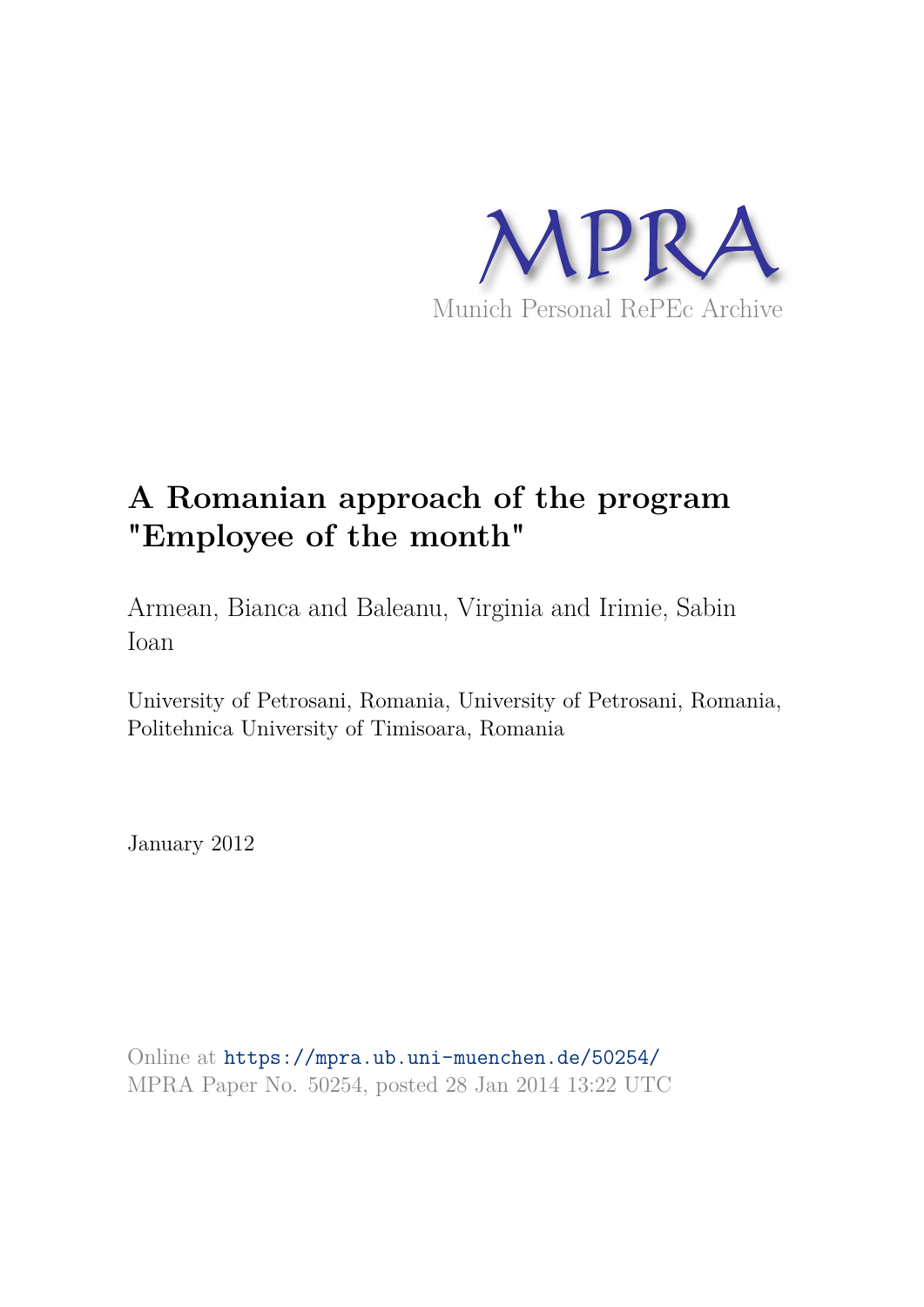## **A Romanian Approach of the Program "Employee of the Month"**

*Bianca ARMEAN<sup>1</sup> Virginia BĂLEANU<sup>2</sup> Sabin Ioan IRIMIE<sup>3</sup>*

## **ABSTRACT**

 $\overline{a}$ 

*Work motivation was and remained a "hot topic" for management and organizational behavior studies, as well as a major concern for practice of Human Resource Management. While such studies have evidenced a lot of factors of intrinsic and extrinsic motivation having different influences on different people, the motivating practices within organizations were long time focused on common extrinsic motivators such as usual rewards (in the form of money or promotion to higher grades/functions) and threat of punishment. However, during the past few decades more and more organizations worldwide became interested to use some forms and tools of intrinsic motivation for their employees, including recognition programs. Our paper aims to present and discuss how a Romanian organization developed and implemented such a program, based on the popular U.S. organizational practices of contests type "Employee of the Month". Particularly, the study focuses on the specificity of this approach which combines elements of intrinsic and extrinsic motivation, and also attempts to sketch a "profile of the winner employee", based on statistical analysis of data for people who benefited the awards through the program application during 2008-2011.* 

**KEYWORDS:** *work motivation, job satisfaction, organizational performance.* 

**JEL CLASSIFICATION:** *J28, L25, M12, M52* 

#### **1. THE PROGRAM "EMPLOYEE OF THE MONTH" – A MODERN APPROACH TO MOTIVATION POLICY OF HUMAN RESOURCE**

Motivation is a cornerstone for understanding human behavior (Beck, 2000; Weiner, 1989), with many subtle implications difficult to anticipate, especially if we refer to people as employees in organizations. According to Huczynski and Buchanan "motivation can be regarded as a broad concept which includes preferences for particular outcomes, strength of effort (half-hearted or enthusiastic), and persistence (in the face of barriers). ... These are the factors which a manager has to appreciate in order to motivate employees to behave in organizationally desirable ways" (Huczynski & Buchanan, 2007, p. 242). International literature of management and organizational behavior reveals a multitude of motivational factors which can have different influences on different people, both as concerning their performance and their satisfaction at work (i.e. Locke & Latham, 2004; Ramlall, 2004;

<sup>&</sup>lt;sup>1</sup> University of Petrosani, Romania, bianca.armean@yahoo.com

<sup>&</sup>lt;sup>2</sup> University of Petrosani, Romania, ginabaleanu@yahoo.com

<sup>&</sup>lt;sup>3</sup> University Politehnica of Timisoara, Romania, nibas8511@yahoo.com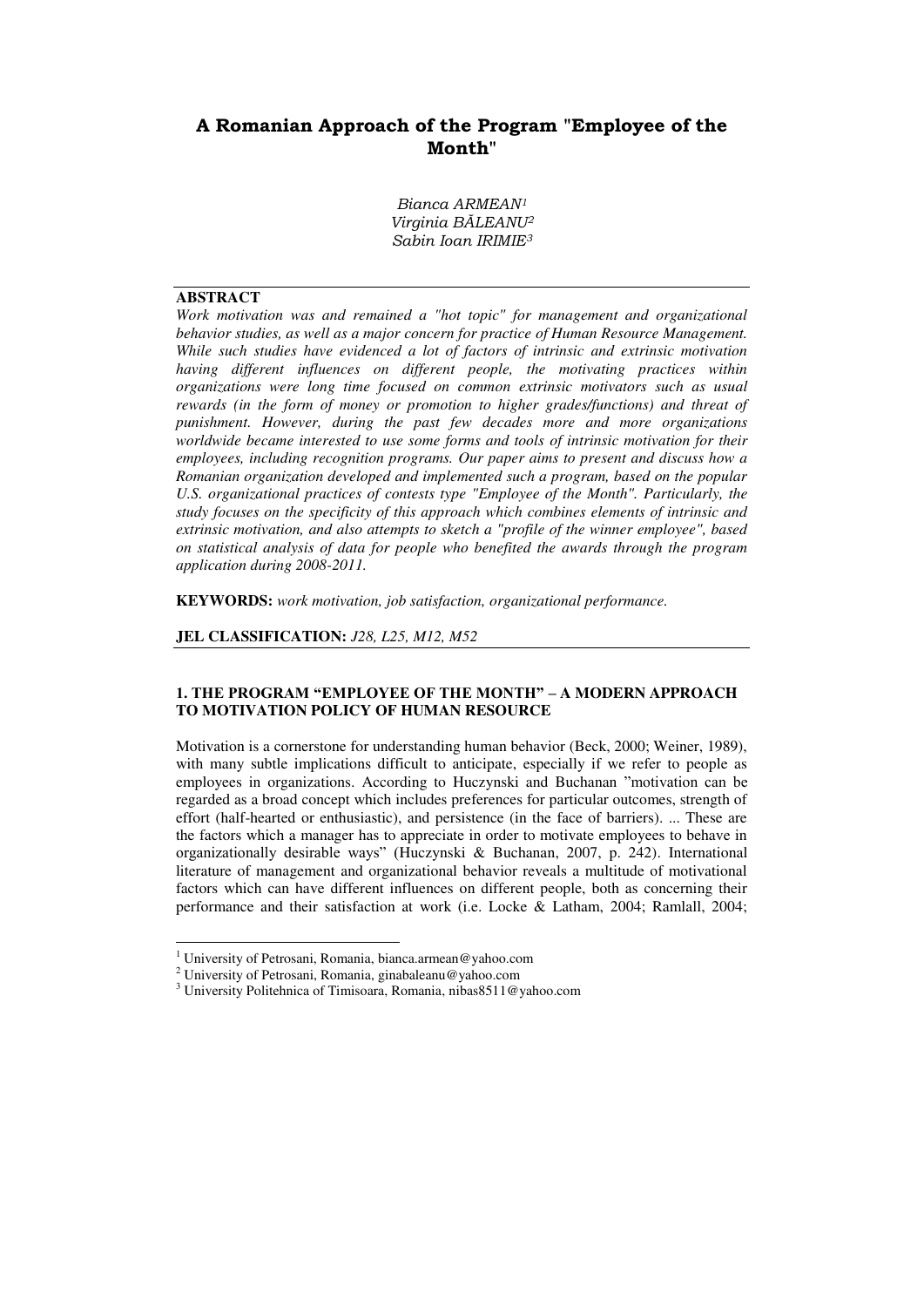Steel & Konig, 2006). There is a large consensus about the clear distinction between intrinsic and extrinsic motivators, as well as a quite familiar perception of the incentives commonly used within organizations making a distinction between financial and nonfinancial motivation practices. Among the latter, maybe the most popular are the so-called recognition programs covering and the type of program presented in the follows.

The "Employee of the Month" (E-OM) program is a practice of individual recognition of an employee by the company in which they works, for its outstanding contribution in a welldefined time range (e.g. previous calendar month). It may be viewed as a modern approach of motivation policy in Human Resources Management (HRM), being implemented at first by some U.S. large companies (mainly international chains such as McDonald's or Pizza Hut) and public institutions (Copolovici, http://www.copolovici.ro/). Until now it does not have a well-defined correspondent in Romania, documentation and research in the field being quite few and without a specific direction of implementation or use.

The program may take various forms, through various stages and counting both supporters and vehement objectors. While in some companies it is a very popular form of motivation, in others, E-OM is just a joke, a popularity contest aimed for "fawning" employees (Heathfield, http://humanresources.about.com/od/rewardrecognition/). As a method of nonfinancial motivation, it is admittedly natural for it to imply an emotional side, sensitiveness and, as so, to bear some certain functionality risks. It works usually for a simple reason: some people need competition and challenges. And by offering these things, it will bring a more pleasant climate in the company (Marin, 2009). The secret however lies in its perfect adaptation to the business's specifics and to its organizational culture.

There are many ways to assimilate E-OM, and the differences can already be seen at the primary stage of naming the program (some company's keep the original name, but others opt for alternatives like "5 stars Employee"). The variations may continue with the selection criteria and, not least, with rewarding methods. Although was developed initially as a nonfinancial solution related to intrinsic motivation of employees (through specific recognition rewards such as "Thank you" notes, certifications or awarded titles, pins or engraved plates, etc.), the program can also be financially adapted with cash prizes or objects. (Rujoiu, 2011)

#### **2. ADVANTAGES AND RISKS OF THE PROGRAM**

Gained benefits from the implementation are defined by the purpose and objectives of the program (http://www.lorainccc.edu/Faculty+and+Staff/emp/), that's aiming to:

- $\checkmark$  recognize and highlight the merits of the best performing employees who, by their actions and behavior, meet standards of excellence in work;
- $\checkmark$  reward those employees who, through their individual exemplary achievements also bring contribution to the performances of some complementary job areas, outside their direct activity and expertise;
- $\checkmark$  recognize the efforts of those employees, who have inspired and supported the performance and achievements of other employees;
- reward employees who demonstrate a positive work attitude toward their colleagues, partners or customers, and serve as a role model for others;
- $\checkmark$  reward commitment to quality, initiative, acceptance and implementation of additional tasks or responsibilities for the good of the company.

Beyond this, there are also the benefits from nomination or those "awards" and/or rewards that can take various forms (direct and indirect recognition), depending on availability and organizational culture. As mentioned in its primary form, it includes direct recognition of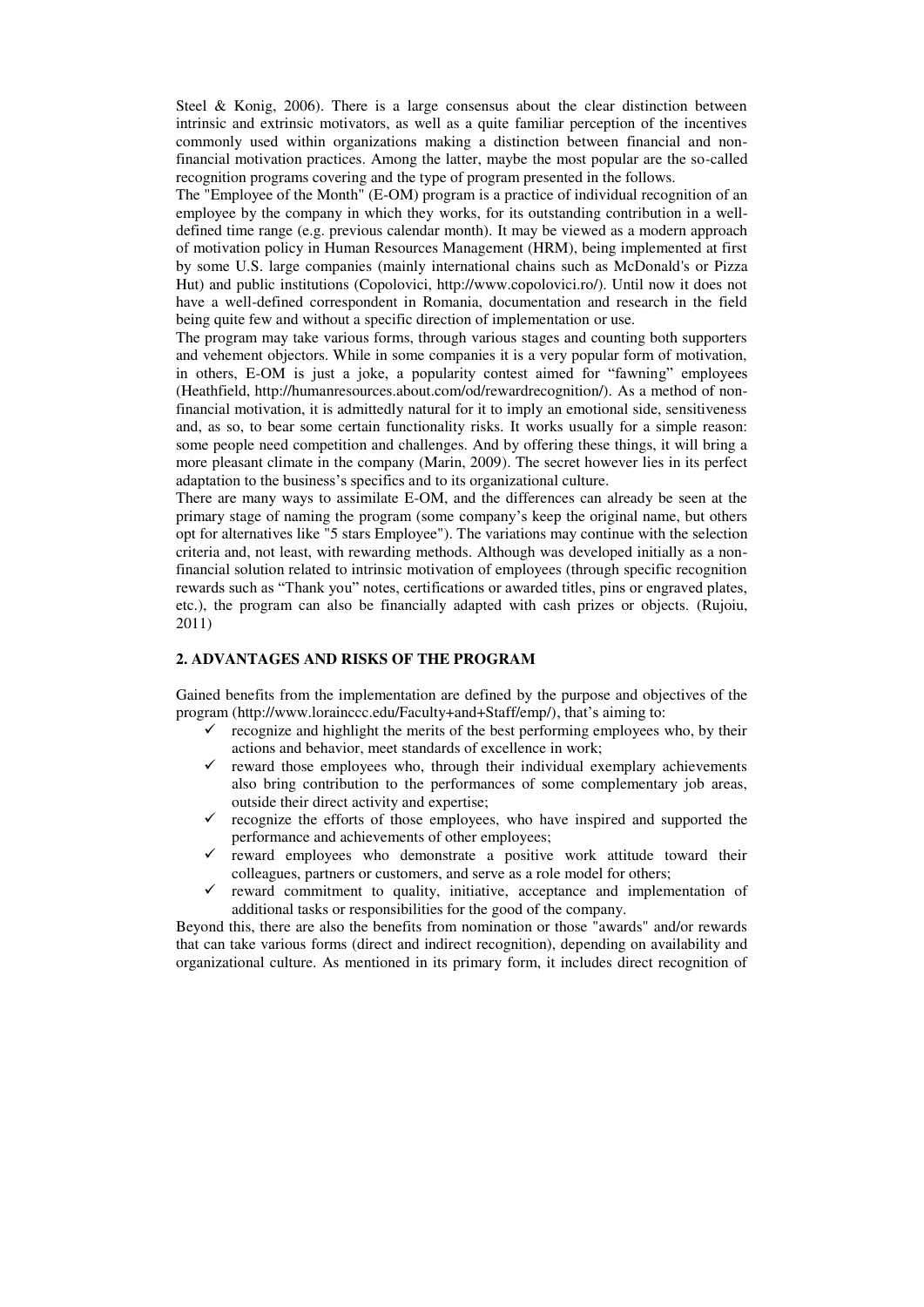the company's top manager, certification of title, financial awards, objects, trips, internal or external popularization etc. Indirectly, at company level, it encourages competition, individual performing, ambition, but also creates a pleasant climate that encourages employee development. Used in a different form -"Team of the Month"- can improve group performance and team work.

The problems regarding "E-OM" are usually related to implementation. But even if the actual mode of implementation is improved, there may be situations where the method is seen as "unfriendly" and individualistic, resulting in "group division", and thus a failure in terms of employee performance recognition.

The main elements of "high risk" in program functionality are [\(Heathfield,](http://humanresources.about.com/bio/Susan-M-Heathfield-6016.htm) http://humanresources.about.com/od/rewardrecognition/qt/reward\_criteria.htm):

- **Selection criteria for "Employee of the Month".** If they are vaguely defined or absent, the winner will not know the exact reason of his nomination or which is the encouraged behavior that should be continued and sustained. Moreover, such a situation will cause dissatisfaction and demotivation in the work group, dividing it, or leading to the isolation of the selected employee. Clear definition of the criteria, preferably measurable, is the key to resolve the situation.
- **Transparent nomination.** The chosen employee must meet the established selection criteria, so that his/hers nomination is clear to all. Most organizations fail to establish clear, recognizable and measurable criteria, so that the reasons for selecting an employee are vague to others. In these organizations, jokes like "it must be your turn" or the efficient labeling as "fawning" are very common, and reduce the power of the program to recognize and reward performance.
- **The option for a single employee** and excluding from the race of other "valid" persons for nomination. Usually a single employee is chosen, although the criteria are met or sometimes even overcome by more persons, so that each of them deserves the award. Such a situation will cancel the "reason to be" of the contest. The solution is of course to recognize all qualified employees for obtaining the prize and eventually, future improving of the selection criteria.

Beyond those situations, however, it should be kept in mind that there is no universal recipe for motivation, any method adopted, whether financial or not, with its strengths and weaknesses, will just respond to the needs of certain groups of employees.

The following are concrete results of the implementation of the program in a Romanian company with its advantages and disadvantages.

## **3. RESULTS OF A STUDY ON THE APPROACH OF THE PROGRAM IN A ROMANIAN ORGANIZATION**

The series of "Employee of the Month" contests (named as "E-OM", approximate translation "The Man") started in S.C. DCT S.R.L. in January 2008, as part of the internal HR project "Loyalty, rewarding and retaining employees of DCT-Deva", and expanded further in other companies of the group.

Three stages can be identified in the evolution of the contest:

## **I. E-OM Deva: January 2008-June 2009**

- $\checkmark$  18 editions
- $\checkmark$  Five participating entities: production departments A, B, C, D and Maintenance Department Deva
- $\checkmark$  Prize: gift vouchers worth 100 RON
- $\checkmark$  Award ceremony conducted by the General Manager or a Deputy Director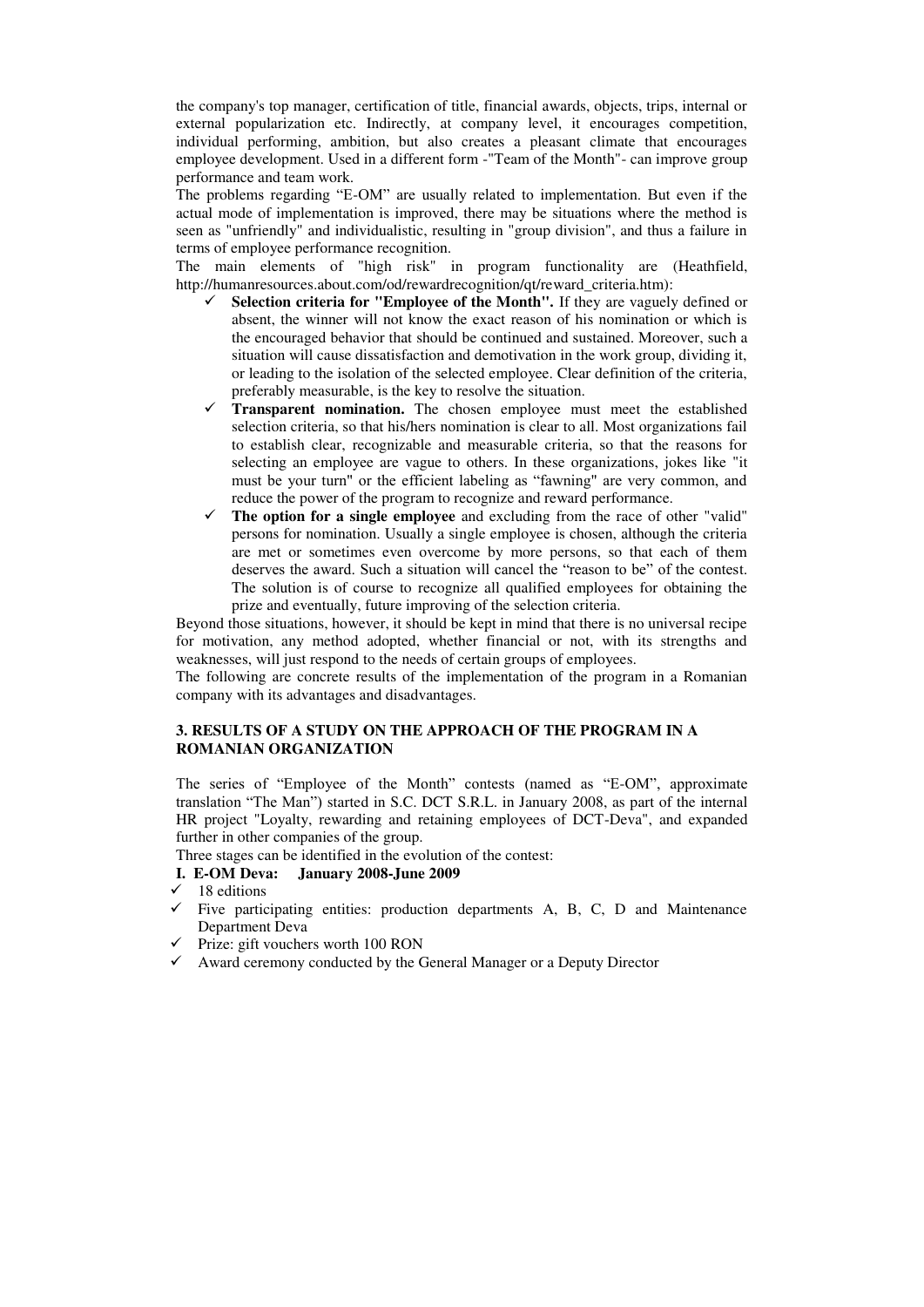- $\checkmark$  Diploma of Excellence
- $\checkmark$  Popularization at the company's notice boards and newspaper
- $\checkmark$  Additional prize for three consecutive nominations: household items or a trip for two days, worth 300 RON.

## **II. E-OM Deva-Timişoara: July 2009-June 2010**

- $\checkmark$  12 editions
- $\checkmark$  Eight participating entities: production departments A, B, C, D, E and F, Maintenance Deva, Maintenance Timişoara
- $\checkmark$  Prize: gift vouchers worth 200 RON
- $\checkmark$  Award ceremony conducted by the General Manager or a Deputy Director
- $\checkmark$  Diploma of Excellence
- $\checkmark$  Popularization at the company's notice boards and newspaper (extended also to Timişoara plant)
- $\checkmark$  Additional prize for three consecutive nominations during the calendar year: household items worth 500 RON.

## **III. E-OM Holding: July 2010-December 2011**

- $\checkmark$  18 editions
- $\checkmark$  Ten participating entities: production departments A, B, C, D, E, F, G and H (4 production areas Deva, 2 per Timişoara and Craiova), Maintenance department of the Holding, Support Department Holding (technical, finance, administrative, etc.)
- $\checkmark$  Prize: gift vouchers worth 400 RON
- $\checkmark$  Award ceremony conducted personally by the C.E.O. of the Group
- $\checkmark$  Diploma of Excellence
- $\checkmark$  Popularization at the company's notice boards and newspaper (extended at Group level)  $\checkmark$  Additional prize for three consecutive nominations during the calendar vear: household
- Additional prize for three consecutive nominations during the calendar year: household items worth 1000 RON.

**Criteria** for selecting winning employees remained constant over time:

- Fulfilling full duties consistently and at company standards
- $\checkmark$  Compliance with all applicable Health and Safety, Emergencies and Environment regulations
- $\checkmark$  Zero administrative sanctions during the last year
- $\checkmark$  Zero quality problems or client reclamations in the last year
- $\checkmark$  Zero days sick leave, unauthorized absence or leave without salary in the last semester
- $\checkmark$  Ability to perform assigned duties without being controlled or directed by the chief supervisor
- Involvement in integration and workplace training for new employees
- $\checkmark$  Multiple qualifications (ability to conduct workplace complementary activities, as defined in the job description), ability to replace, if necessary and in the best conditions, colleagues from other workplaces
- $\checkmark$  Initiative, suggestions for improving the workplace, attending business optimization projects.

## **3.1. Registered results 2008-2011**

The contest, launched in January 2008 for employees of DCT-Deva and then extended at the Group level as we presented above, has registered in the 4 years of "running" a number of 366 awarded employees, with the following distribution (see Figure 1)

- $\checkmark$  DCT-Deva: 234 employees (63.93%)
- $\checkmark$  DCT-Timișoara: 84 employees (22.95%)
- $\checkmark$  DCT-Craiova: 48 employees (13.12%).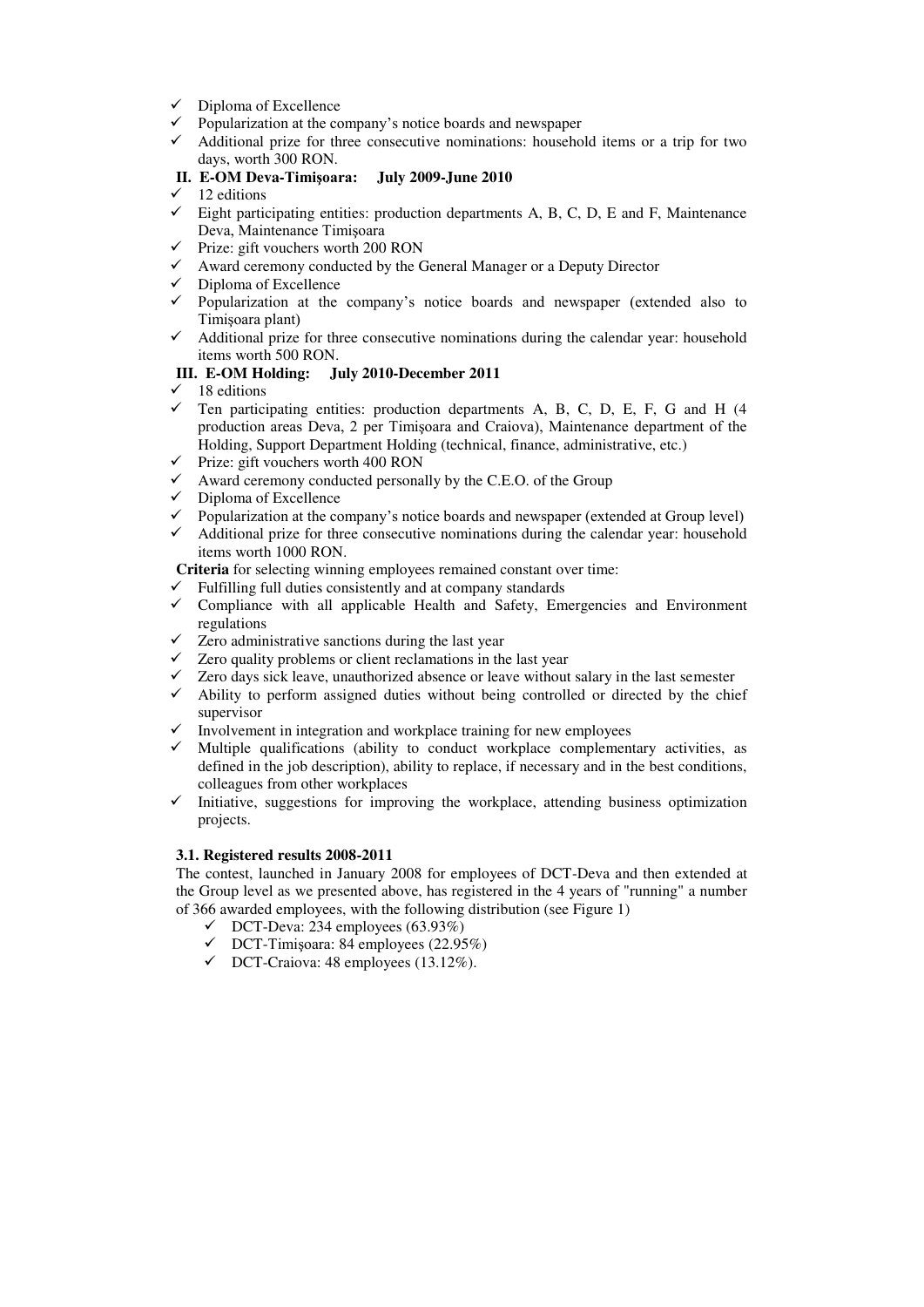

**Figure 1. Number of employees awarded per each company** 

Of all winners, 20 are no longer employed in the Group, 8 of them reaching retirement age. By reference to the average number of employees existing in each of the Group's companies, were awarded at least once: 39% of employees at DCT-Deva, 42% of employees at DCT-Timisoara and 24% of employees at DCT-Craiova. The highest number of awards was given in 2011 (Figure 2), since the entire Group entered in the program, continuing to run without to be influenced by internal or external economic situation ("the financial crisis"), or by the possible "pessimistic state of mind" of the organizational climate.



**Figure 2. Evolution of the number of employees awarded in 2008-2011** 

The data per each company were statistically analyzed (following the distribution of selected employees by age, gender and seniority) in order to determine possible existing patterns of the nominees selection, or so called "winner profiles". The main results are presented and discussed in the follows.

#### **E-OM Deva**

By looking at the data of the 219 winners that continue to work in the company, we can build the sketch of "E-OM Deva": male, age over 36 and, most likely, with an experience of over 20 years in the company.

Selection premises:<br> $\checkmark$  Overall 8

 Overall, 87% of nominees are over 36 years old (42% between 36-45 years and 45% over 45). Only 3 younger employees, representing 8% of the total number of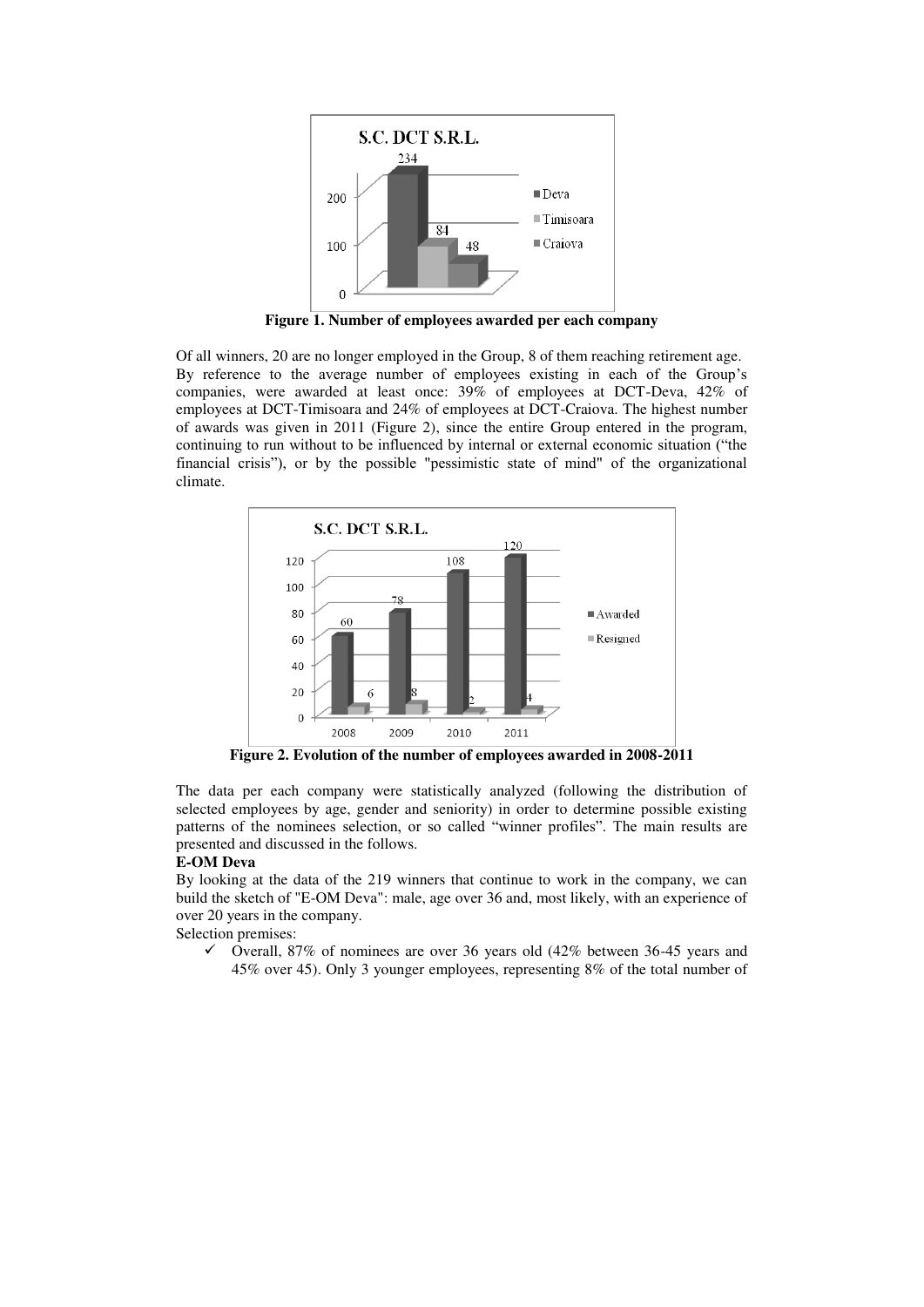employees below 25 years were quite involved in their work to be awarded (Figure 3).

- Regarding seniority in the company (Figure 4), the number of employees involved in the program shows some interesting variation: 39% of the winners are relatively new employed (less than 10 years); only 14% between 10 and 20 years and 47% are working for more than 20 years in the company. So, the data show two situations: on the one hand a natural predisposition towards opting for experienced employees, and on the other hand, a substantial interest for the newest members of the organization, so that the program manages not only to retain new employees, but it also encourages loyalty (reducing staff turnover in this segment).
- 73% of those selected were male and 27% female (Figure 5). Relating however to the gender structure of the employees from Deva, the percentage of the winners is similar, meaning that 16% of all employed women and 14% of male employees of DCT-Deva were nominated at least once E -OM.



In terms of evolution in time, as it can see in the Figures 6, 7 and 8, we can observe the increase of the number of selected employees with the age between 36 and 45, offsetting the decrease of the ones over 45 years old, and the increase of the less than 10 years "seniors", to the detriment of the experienced employees, with more than 20 years activity in the company. But as regarding the gender, there are no major changes over time; only a slight upward evolution can be observed in the number of awarded men.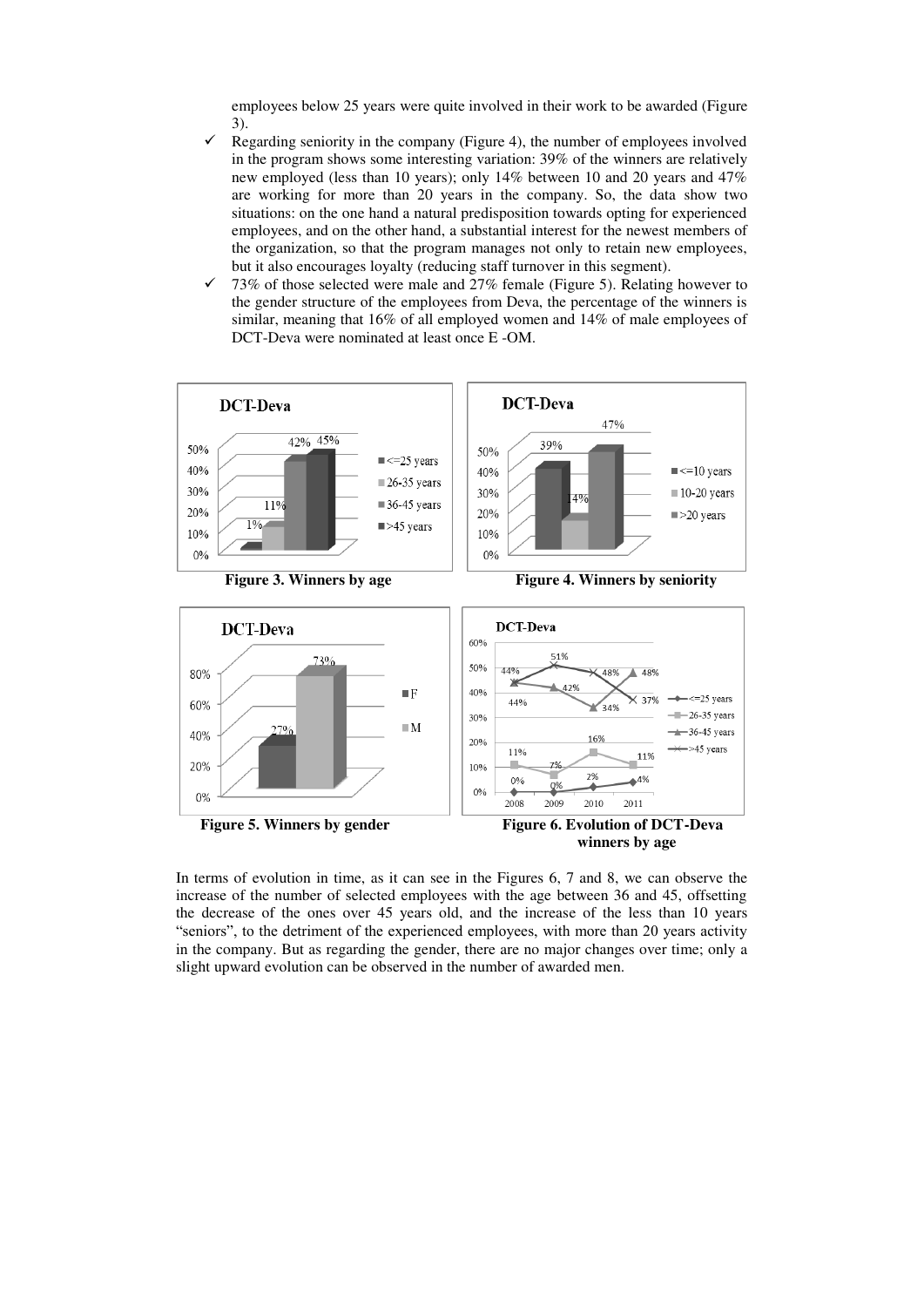

**Figure 7. Evolution of DCT-Deva winners by seniority** 



**Figure 8. Evolution of DCT-Deva winners by gender** 

#### **E-OM Timişoara**

The program started in the DCT-Timişoara in July 2009. Through the 30 editions of program were awarded 80 employees, who still work in the company. Analyzing the available data represented in the Figures 9-11, we can "approximate" a profile of "E-OM-Timisoara": although difficult to clearly specify the gender, E-OM is more likely female (53% winners), over 36 years old (79%) and relatively new employed in DCT, having less than 10 years activity (55% of awarded). As concerning the evolution in time (Figures 12- 14), appears a kind of "elimination" of the young workers (under 25) in the favor of the middle-aged group (26-45). Also, seems to appear a "forced entry" of the segment of 10 to 20 years seniority, likely to be explained by the withdrawal of the most experienced employees, with over 20 years of activity. The significance of this change can be related to a desire to invest in the new employees and encourage their development in the company, with the expectancy to trigger and/or strengthen their loyalty. Likewise remarkable is the upward evolution of the awarded ladies at the expense of the gentlemen's, as opposite to DCT-Deva.

#### **E-OM Craiova**

DCT-Craiova aligned to the other companies of the Group in July 2010, totaling so far 18 editions of the program with 48 awards (and only a resignation of one awarded employee).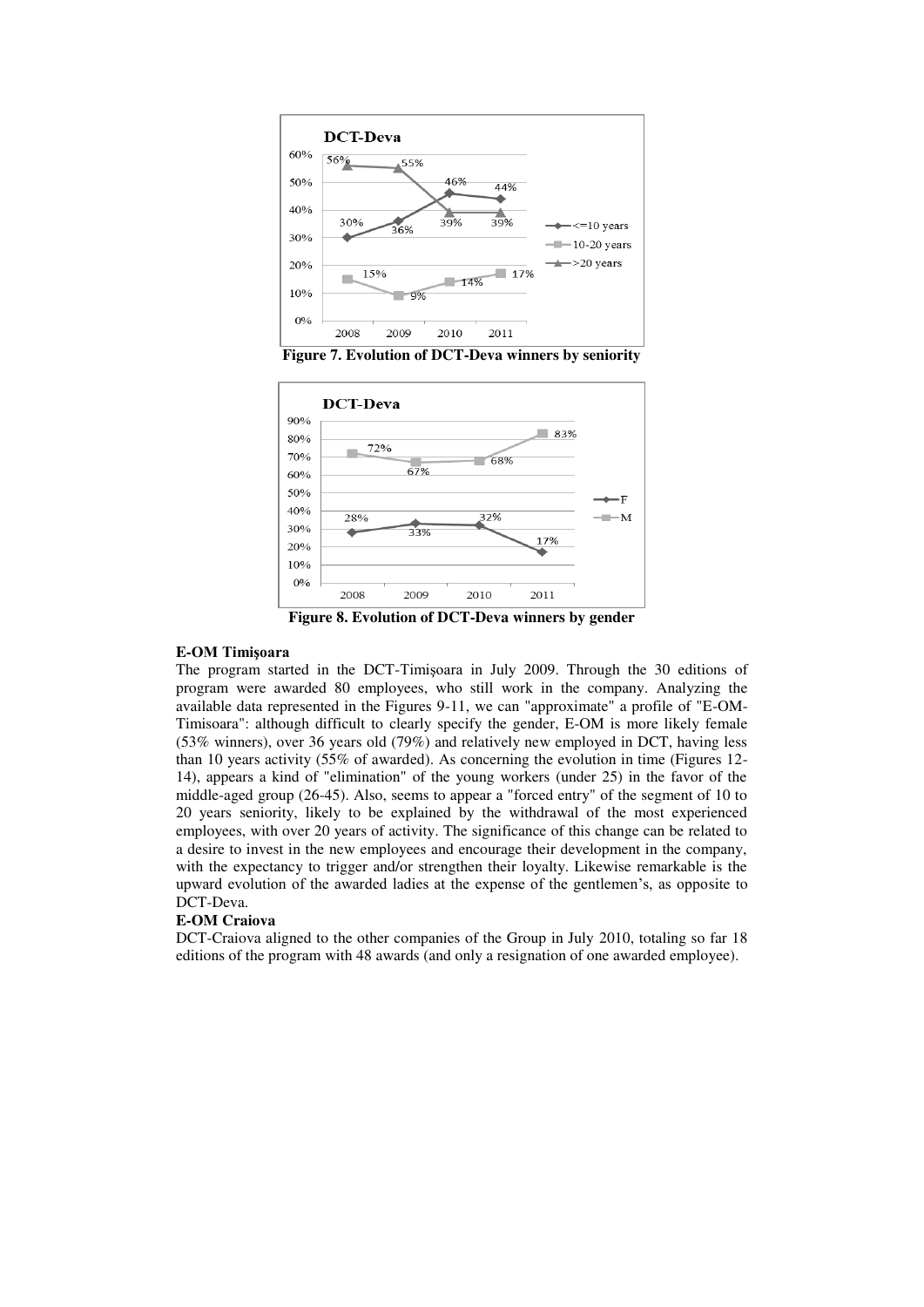













 $\overline{a}$ 



Following the same distribution criteria, we can group the majority of the winners in the female category (55%), clearly over 36 years old (96%) and working in the company since its activity start under the name DCT-Craiova, i.e. 2002. So, the data on seniority is less relevant with maximum activity period being 9 years, applicable for 90% of winners. But it is interesting to follow the age structure of E-OM Craiova, data that create an image of a life experienced employee (over 36 years) or a slightly aged company without employees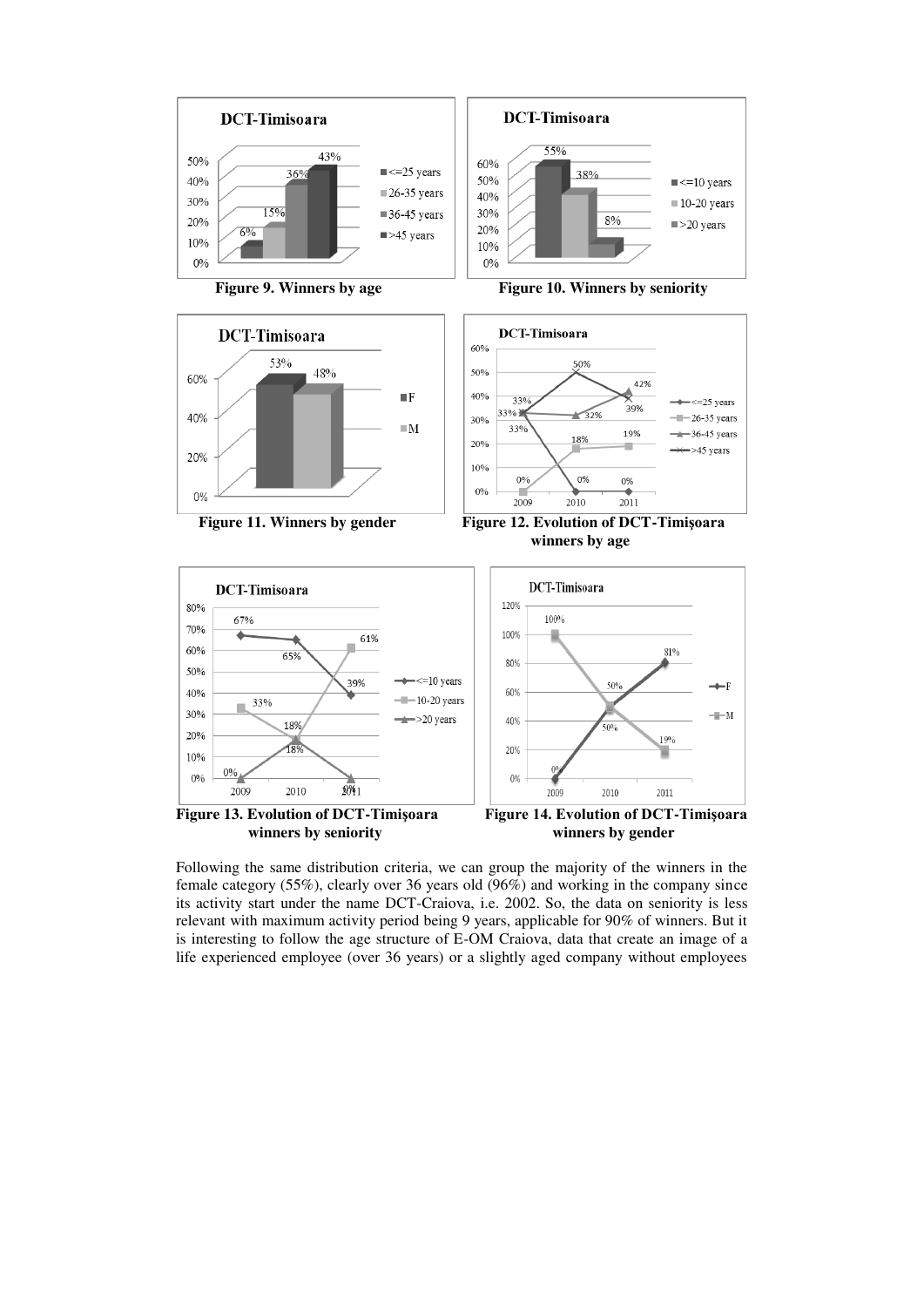younger than 25, or between 26 and 35 years. A comparison of the data recorded in 2010- 2011 would provide a very poor overview of the evolution in time for the profile of "E-OM Craiova". However, female employees aged 36-45 begin to dominate the activity through performance and involvement (Figures 15-18).



**winners by age winners by gender** 

2011

**Figure 17. Evolution of DCT-Timişoara Figure 18. Evolution of DCT-Timişoara**

2011

2010

#### **4. CONCLUSIONS**

2010

The E-OM profile as resulted from our study on the three companies of the Romanian Group analyzed show that the age of the winner is most probably over 36 years, distributed almost equally between two groups (36-45 and over 45). Thus, motivation policy applied through this program seems to focus on the groups of more life-experienced employees, who are prone to engagement and loyalty toward the company, rather than the younger ones (more eager for novelty and change). On the other hand, it seems that gender and seniority of employees are not viewed as criteria of differentiation in the selection of candidates for the E-OM. Regardless the above presented facts, it should be noted that practically no motivational program may run successful in the same way forever (either it is one financial, non-financial, or mixed). Beyond theoretical assumptions and practical possibilities, creating an effective and sustainable program of motivating employees implies a continuous effort to find right balance between individual and organizational needs.

 $\begin{array}{c} \hline \end{array}$ 

#### **ACKNOWLEDGEMENTS**

"This work was partially supported by the strategic grant POSDRU 107/1.5/S/77265 (2010) of the Ministry of Labor, Family and Social Protection, Romania, co-financed by the